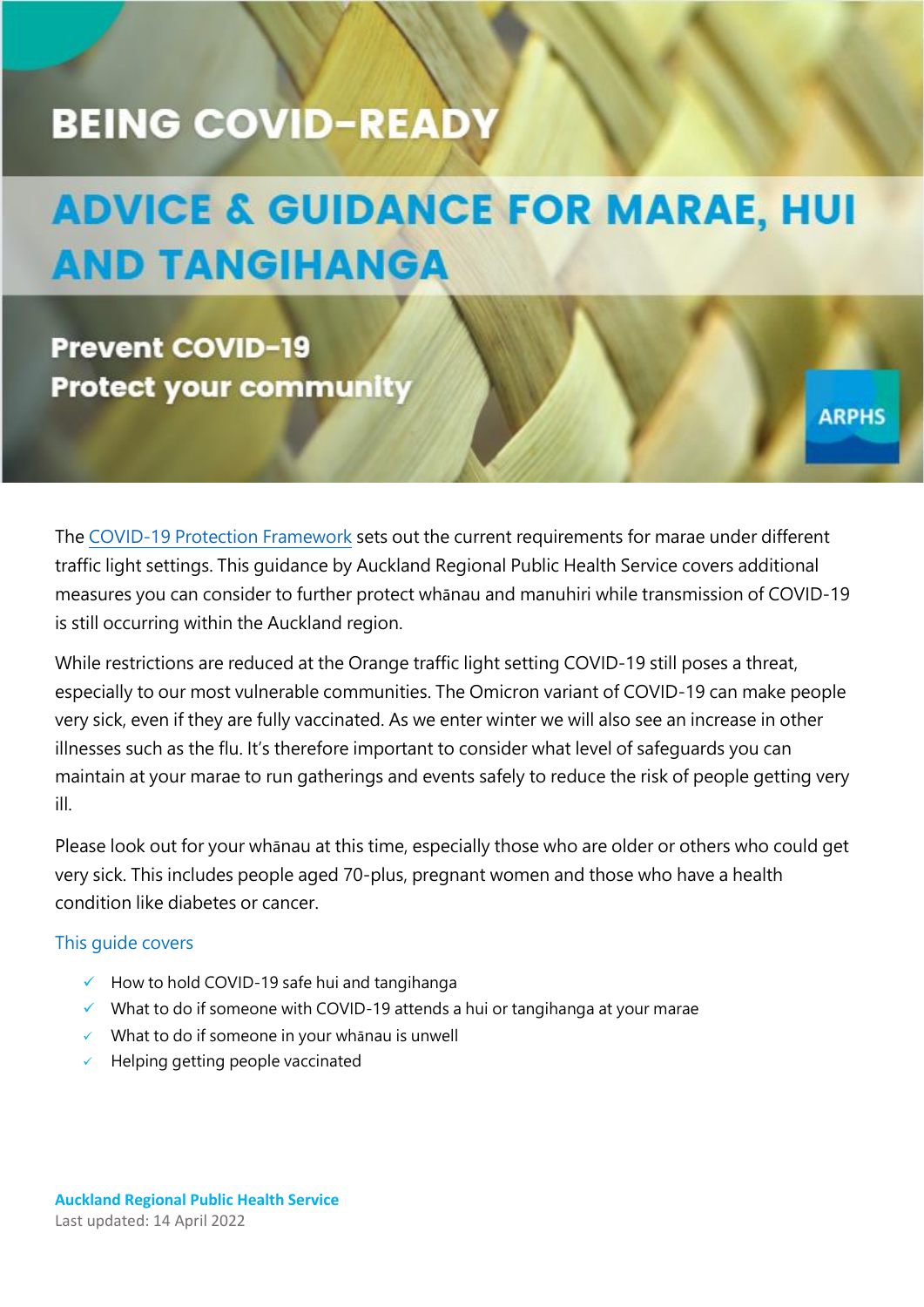

# **Step 1: How to keep hui and tangi safe**

- While iwi can gather at marae during **[Orange](https://covid19.govt.nz/traffic-lights/life-at-orange/gatherings-and-visits-at-orange/)**, and in [Phase 3](https://covid19.govt.nz/prepare-and-stay-safe/about-covid-19/our-response-to-omicron/#about-phase-3) of mate korona Omicron, it is up to kaumatua of your marae to decide whether they want to allow hui.
- There is a higher risk of people passing on COVID-19 at indoor face-to-face gatherings. While Omicron is in the community you may want to consider alternative options for hosting hui. This may include:
	- o Holding hui outside where possible
	- o Modifying tikanga to reduce the risk
	- o Going online (e.g. via Zoom, Facebook or Microsoft Teams)
	- o Temporarily pausing or delaying hui

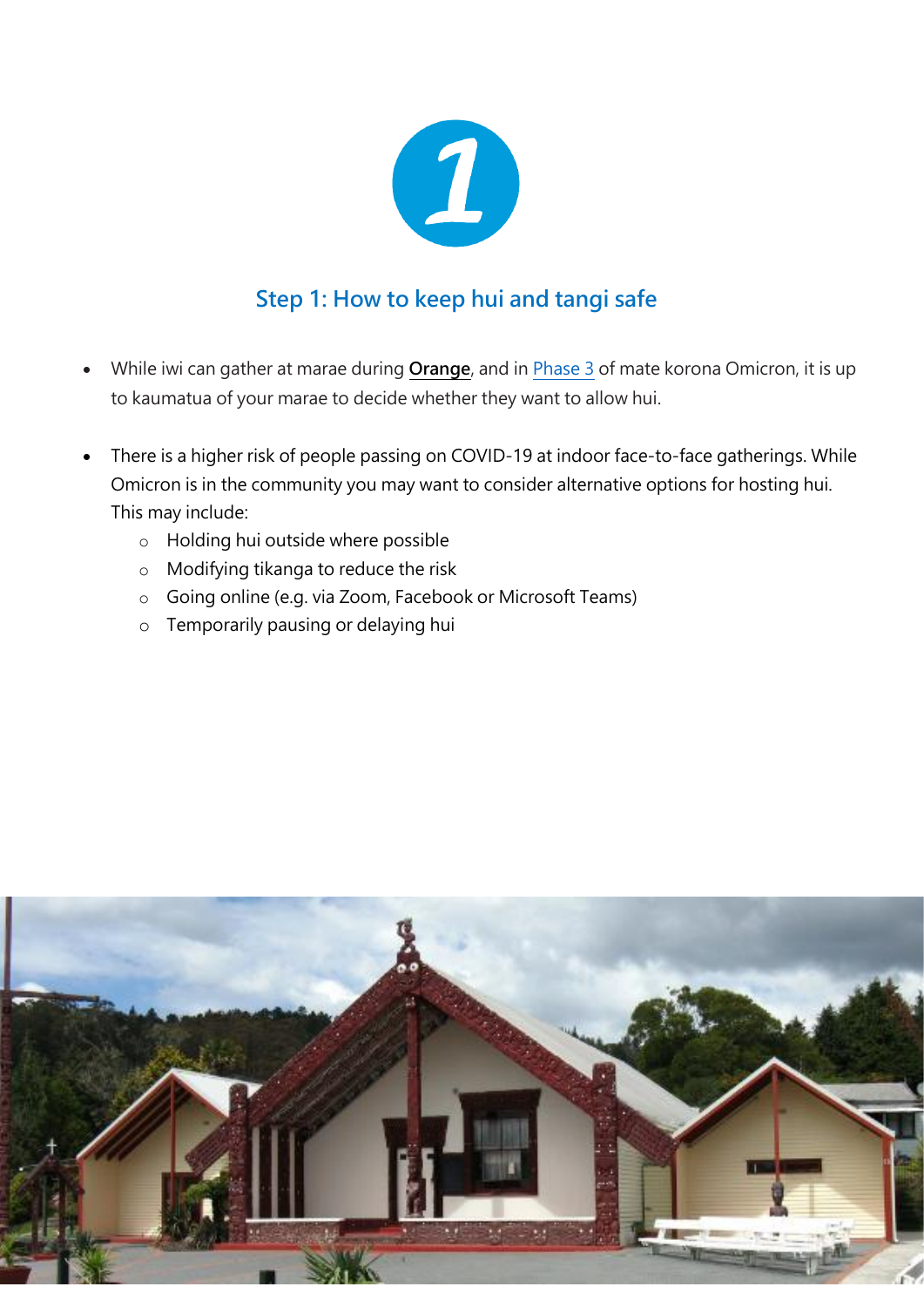# **COVID-19 safe event checklist:**

## Action to take

Remind people to stay home if they are unwell They should get a test and stay home until it comes back negative and they feel better.

If they test positive, they will need to isolate at home for 7 days, and so will the people they live with (Note: If someone has already had COVID-19 they do not need to isolate again for 3 months).

#### Use signage to share kawa messages

These messages could include 'Please be mindful of kawa in this area' and 'Please stay home if you are feeling unwell'. Signage could be placed in locations a couple of kilometres away from your marae.

You can download te reo resources from [Unite against COVID-19.](https://covid19.govt.nz/languages-and-resources/translations/te-reo-maori/)

#### Capacity limits are no longer required

At Orange there are no capacity limits for indoor gatherings or events. You may want to consider still maintaining caps on indoor gatherings and events to avoid widespread transmission at your marae.

People also no longer need to show their My Vaccine Pass, however you can still require it if you wish.

#### Make sure you have ways to contact people

People no longer need to scan-in using the COVID-19 tracer app, however it's still good practice to have contact details for attendees.

This will be helpful if there are multiple cases at your venue, so you can warn others to watch out for COVID-19 symptoms. You can also ask people to follow your social media or share their email addresses so they can stay up to date.

#### Adapt tikanga to protect your people.

Avoid hongi and harirū, as kanohi-ki-te-kanohi contact and hugging increases the risk of people passing on the virus to others. Encourage people to greet each other while keeping physical distance, if possible.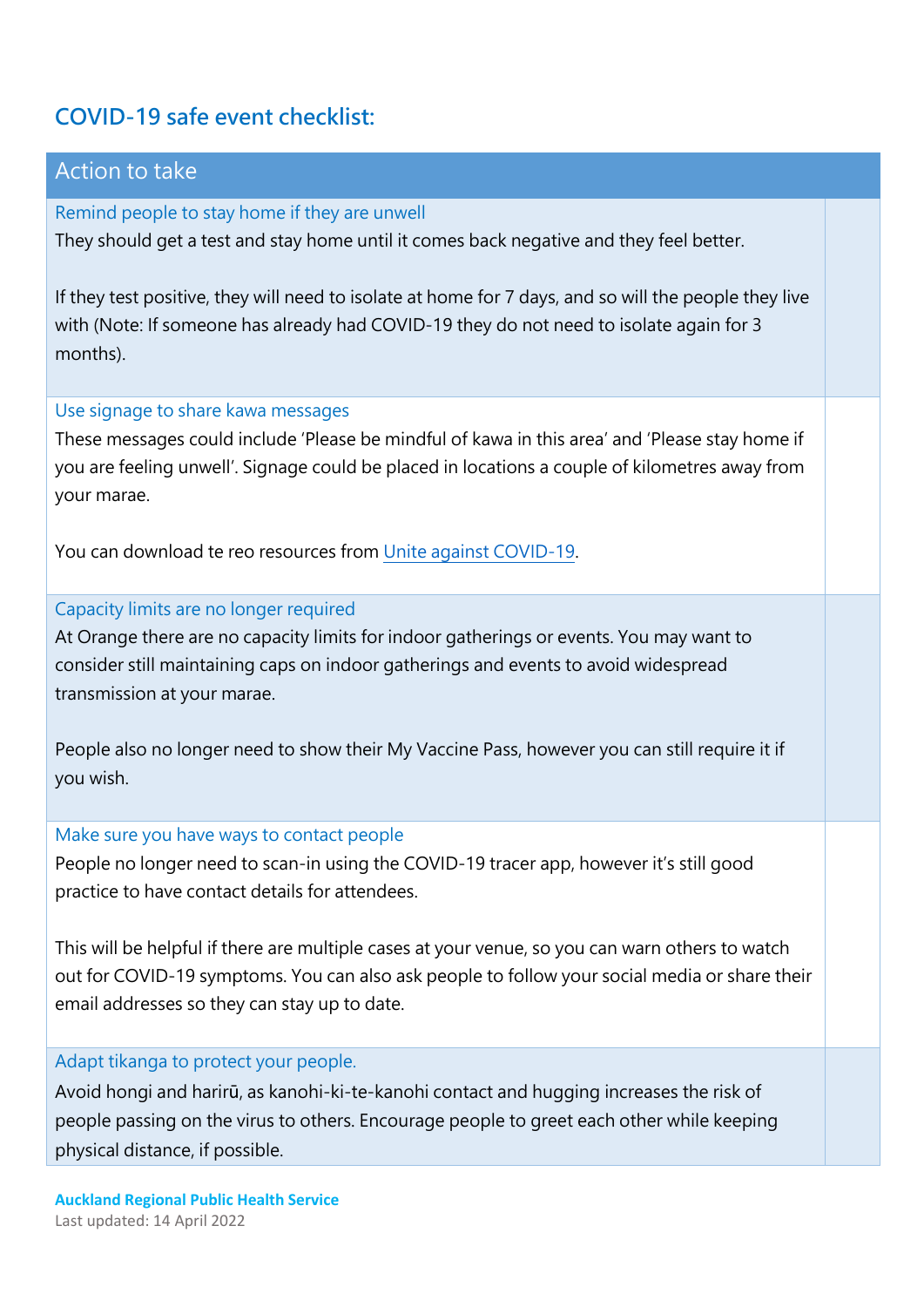#### Keep different roopu in their own bubbles where possible

For example, you can ask rangatahi to keep physically away from kuia and koroua, as this will reduce the risk for older people, who are more vulnerable to the effects of COVID-19.

#### Keep these bubbles at least 1 metre apart if possible

Keep bubbles separated and safe by using only alternate rows of seats or maintaining a least 1 metre between the seats. Make sure there are plenty of chairs and space them well apart so groups can spread out.

Singing is allowed but it increases the risk of COVID-19 spreading.

#### Ventilate indoor spaces

Keep windows and doors open, and use air filtration systems. Hold parts of the tangi or hui outside if you can, such as hākari. It is harder for COVID-19 to spread outdoors, especially when there is a breeze and people stay distanced.

Encourage mask wearing amongst attendees

Wearing a mask is an important way to stop COVID-19 spreading and surgical masks are a great option.

Face masks are not required for attendees at gatherings and events, however you should consider encouraging them to be worn when people are moving about your venue, as well as upon entry and exit.

Face masks are required for workers at indoor events and gatherings, including volunteers. Performers and formal speakers, such as a person leading a service, can remove a mask provided they are 2m apart from the audience or other attendees.

To make it easier for people to wear masks you could keep a supply of them at entry points for those who forget to bring one.

#### Always make 'on-line' an option

Even if your hui is happening in person, consider providing an on-line option too - for those in your community who could get really sick if they got COVID-19 or who are isolating.

Remind people who attend your hui or tangi that it is important to tell you if they test positive for COVID-19

If someone unknowingly attends your hui while infectious, then later tests positive for COVID-

**Auckland Regional Public Health Service**  Last updated: 14 April 2022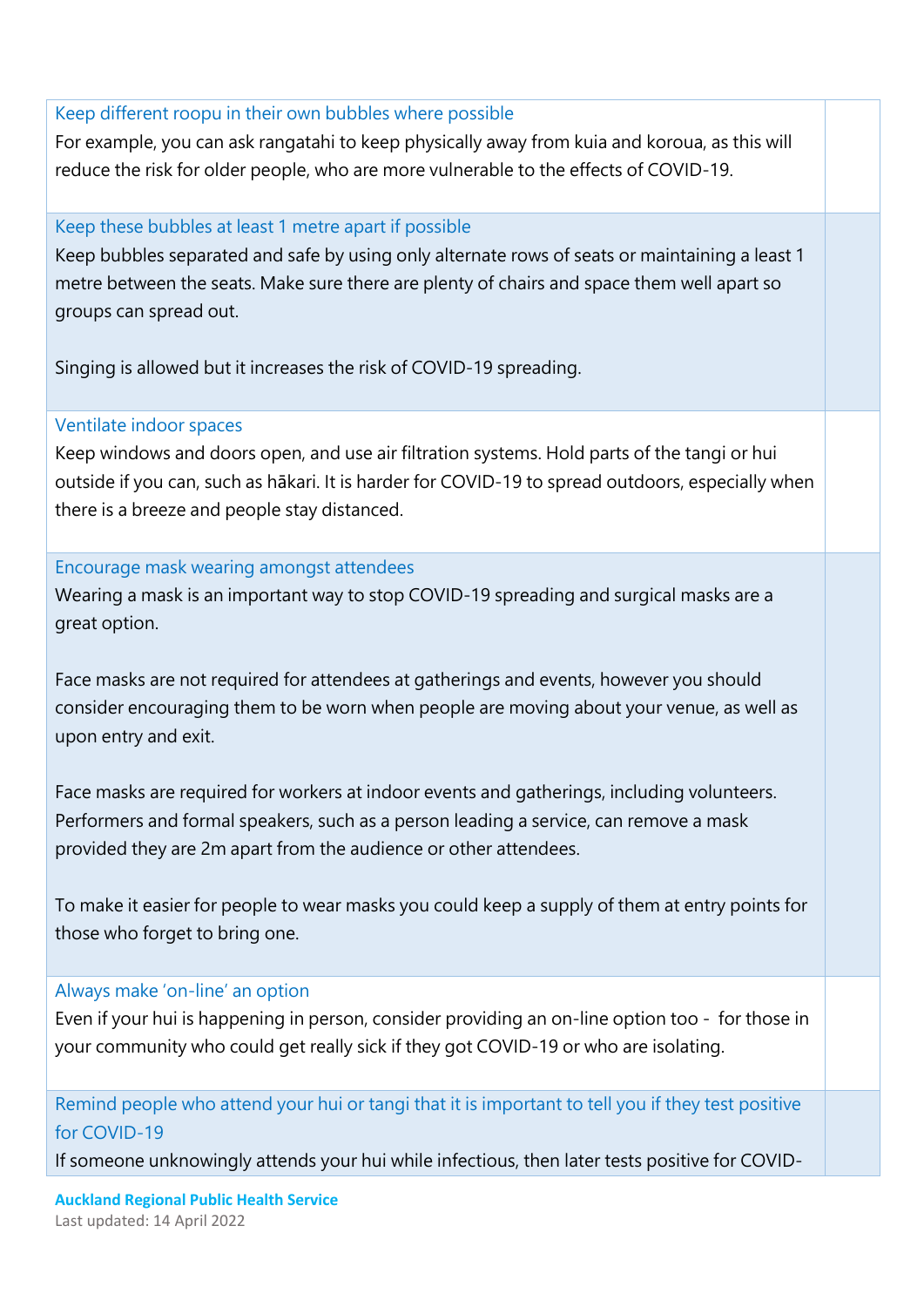19, it is important that they know to tell you. That way you can let others who were there know – and help to reduce the risk of the virus spreading. See Step 2 in the next section.

For tangi, make sure you know:

- the name of the funeral director
- whānau contacts and
- if the body will be travelling back to a final resting place

This will help if you need to alert others that they have been exposed to mate korona. Please keep the name of the person with COVID-19 confidential. For more information check the advice o[n Funerals and tangihanga at Orange.](https://covid19.govt.nz/traffic-lights/life-at-orange/gatherings-and-visits-at-orange/)

Make sure bathrooms are well stocked with soap and paper towels, and/or have hand sanitiser readily available

Encourage people to wash their hands with soap and water for 20 seconds, then dry well every time:

- After going to the toilet or changing nappies
- Before preparing food, eating or drinking

Hand sanitiser is a good option if soap and water aren't available.

Clean and sanitise shared surfaces thoroughly before and after use Guidance on cleaning is available from the [Ministry of Health](https://www.health.govt.nz/covid-19-novel-coronavirus/covid-19-information-specific-audiences/covid-19-general-cleaning-and-disinfection-advice).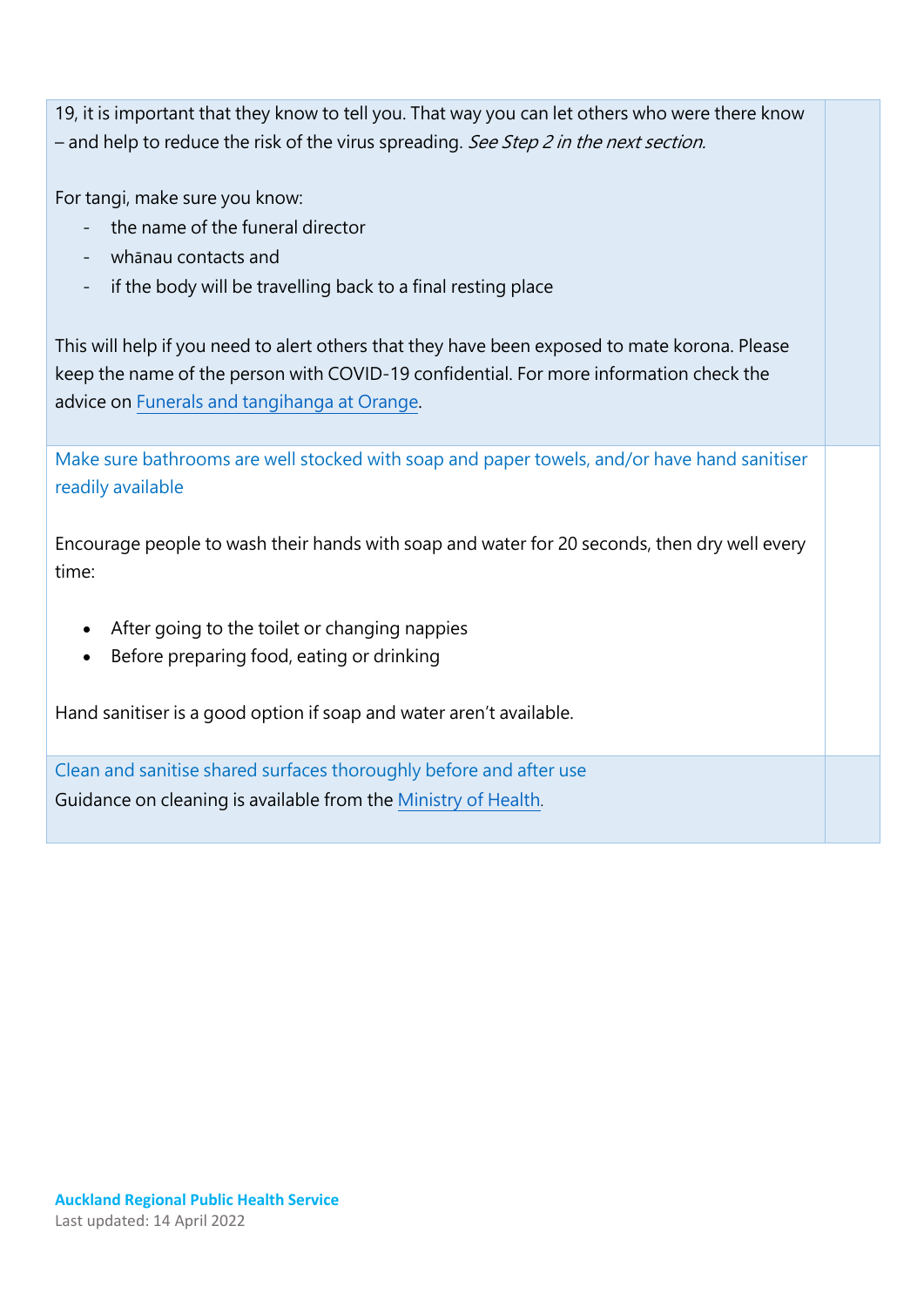

# **Step 2: What to do if someone with COVID attends your marae**

**If someone with COVID-19 attends a hui or tangi on your marae, take action to reduce the chance of others getting sick too:** 

- If the person tells you they have tested positive for COVID-19, you should **tell the other people who were there at the same time. Use the template on the next page to do this.**
- You can use channels such as social media or email to communicate with your iwi, **but you must not share the name or any personal information of the person** who has COVID-19. This is private and confidential health information.
- Don't wait for a health professional to reach out before you start taking action the sooner you start telling others the better.

**Contact Auckland Regional Public Health Service if you need public health advice or support regarding**:

- A COVID-19 outbreak in your iwi or hapū that is spreading quickly (i.e. lots of people are becoming sick with COVID).
- You have a large number of people who have been exposed to COVID at your marae and who could be seriously affected by the virus (for example, they have other health conditions, are pregnant, or are age 70-plus).

#### **How to korero**:

- **By email:** <https://www.arphs.health.nz/about-us/contact-us/>
- **By phone:** 09 623 4600 (8am to 5pm, Monday to Friday).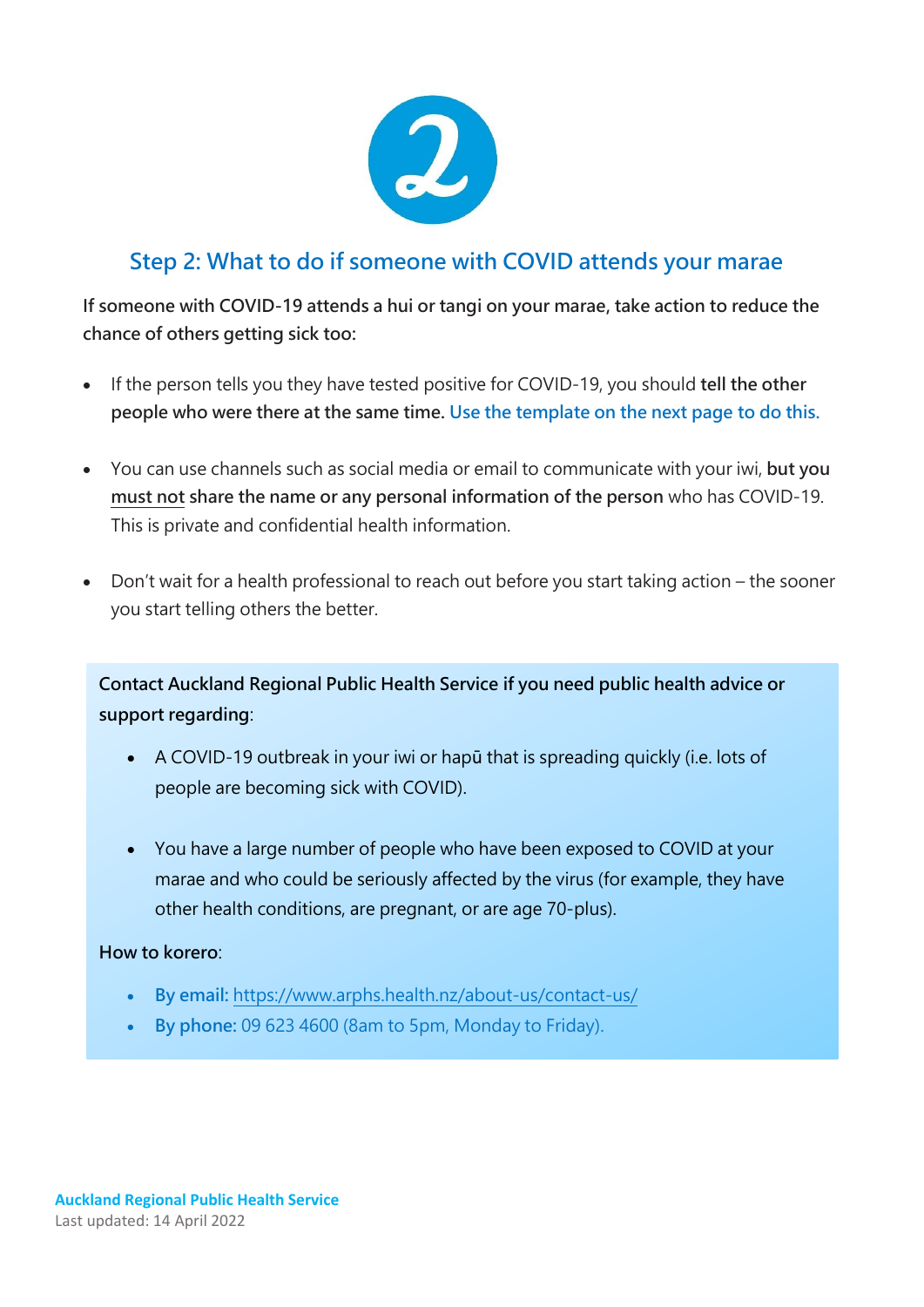# **Template for telling your community of a COVID case at your marae**

**Insert the correct details in the highlighted spaces below before sending.**

#### <Kia ora koutou or your usual greeting>

We've learned that someone with COVID-19 attended our  $\langle$  gathering  $\rangle$  and there is a risk they may have passed the virus to others. The person was at our  $\leq$  gathering at the following time:

**<Insert Day, Date and Time>**

**What to do if you were there at this time – if you do NOT live with the person with COVID-19:** 

- If you **are free of COVID symptoms**, you **do NOT need** to get a test or self-isolate. However, please avoid contact with vulnerable groups or individuals for 10 days from the date above, and **watch out for symptoms.**
- **If you have COVID symptoms,** please isolate at home and get tested immediately (see below for how to do this). If you still have symptoms after a negative test, stay at home and carry out another test the following day. If your symptoms get worse, contact your local healthcare provider or call Healthline for free on 0800 358 5453.
- If you have symptoms and you need to miss work [financial support may be available.](https://covid19.govt.nz/isolation-and-care/financial-support/) You can show your employer this letter if necessary.
- **If you test positive,** there is further advice available on the Unite against COVID-19 website: <https://covid19.govt.nz/isolation-and-care/if-you-have-covid-19/>

#### **What to do if you live with someone who has tested positive for COVID-19**

If you live with someone who has tested positive for COVID-19, you are a household contact. You should:

- **isolate at home for at least 7 days**  starting from when the person tested positive or first developed symptoms
- **get tested on Day 3 and Day 7 of the isolation period**

**Auckland Regional Public Health Service**  Last updated: 14 April 2022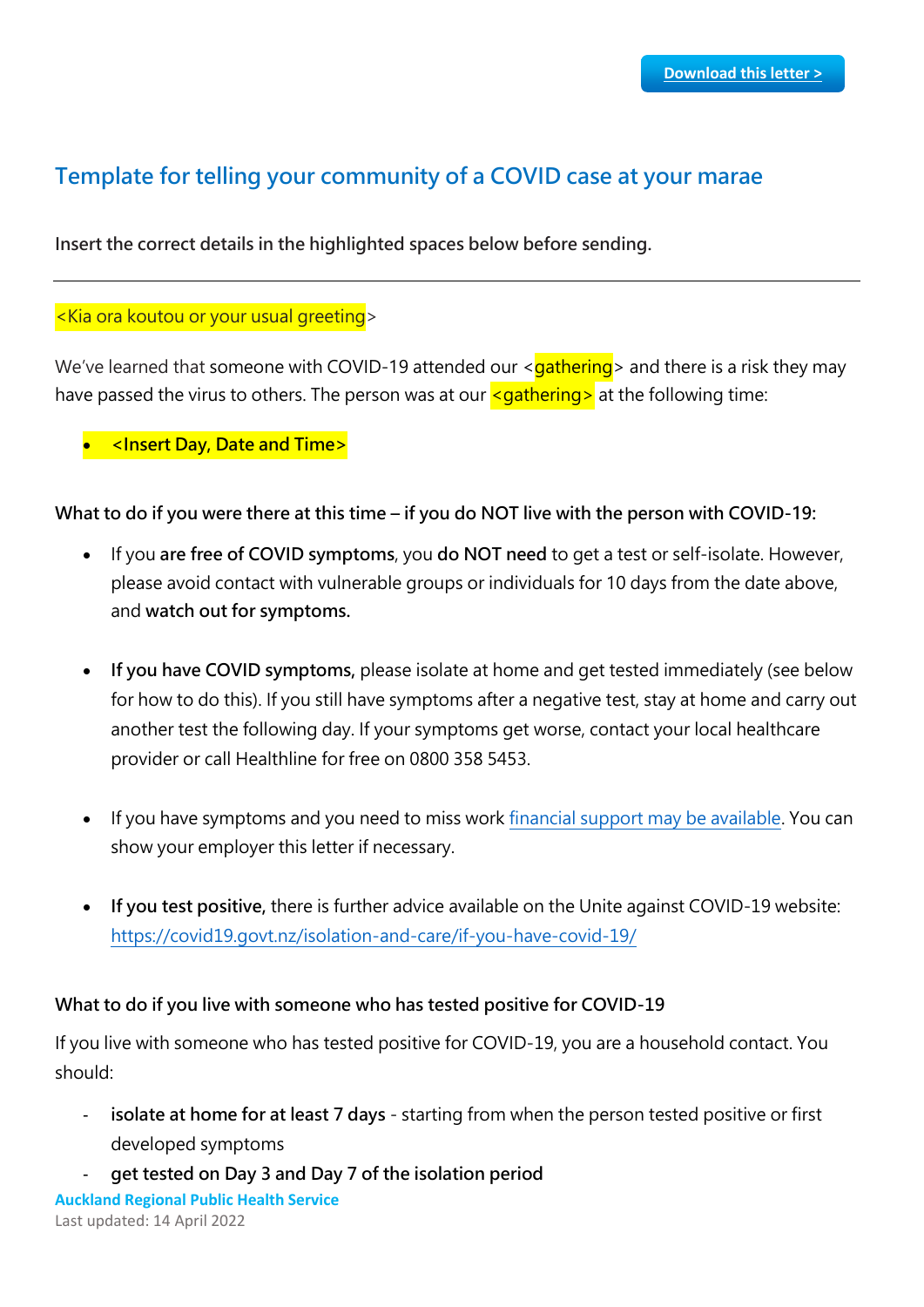More information is available from: [https://covid19.govt.nz/testing-and-tracing/contact](https://covid19.govt.nz/testing-and-tracing/contact-tracing/household-contacts/)[tracing/household-contacts/](https://covid19.govt.nz/testing-and-tracing/contact-tracing/household-contacts/)

You can also call Healthline for free on [0800 358 5453.](https://www.healthy.org.nz/) This is a free, 24/7 service with interpreters available. Tell them you are a household contact.

## **What to do if you are a household contact and a critical worker**

If you are a household contact and a critical worker, you may be able to return to work early. More information is available from: [https://covid19.govt.nz/testing-and-tracing/contact-tracing/critical](https://covid19.govt.nz/testing-and-tracing/contact-tracing/critical-workers/)[workers/](https://covid19.govt.nz/testing-and-tracing/contact-tracing/critical-workers/)

## **Testing**

Testing is free. You can find your nearest testing centre here: [www.healthpoint.co.nz/covid-19,](http://www.healthpoint.co.nz/covid-19) or free-phone Healthline: 0800 358 5453.

You can also order free Rapid Antigen Tests (RATs) if you have symptoms, and use these yourself at home. RATs are the main type of test now being used, with results only taking about 20 minutes. You can order RATs on-line or over the phone.

- **Online:** [requestrats.covid19.health.nz](https://requestrats.covid19.health.nz/?_ga=2.40362082.1766818427.1646184998-252780460.1631150959&_gac=1.216737442.1644796037.EAIaIQobChMI8bvf1e799QIV_pNmAh11kQpLEAAYASAAEgK8QvD_BwE)
- **Over the phone:** [0800 222 478,](tel:0800222478) choose option 3 (8am-8pm, 7 days a week)

Find out more at [https://covid19.govt.nz/testing-and-tracing/covid-19-testing/how-to-get-a-covid-](https://covid19.govt.nz/testing-and-tracing/covid-19-testing/how-to-get-a-covid-19-test/)[19-test/.](https://covid19.govt.nz/testing-and-tracing/covid-19-testing/how-to-get-a-covid-19-test/)

## **Common COVID-19 symptoms**

- new or worsening cough
- sneezing and runny nose
- fever
- temporary loss of smell or altered sense of taste
- sore throat
- shortness of breath

Less common symptoms of COVID-19 may include: diarrhoea, headache, muscle aches, nausea, vomiting, malaise, chest pain, abdominal pain, joint pain, or confusion/irritability. These almost always occur with one or more of the common symptoms.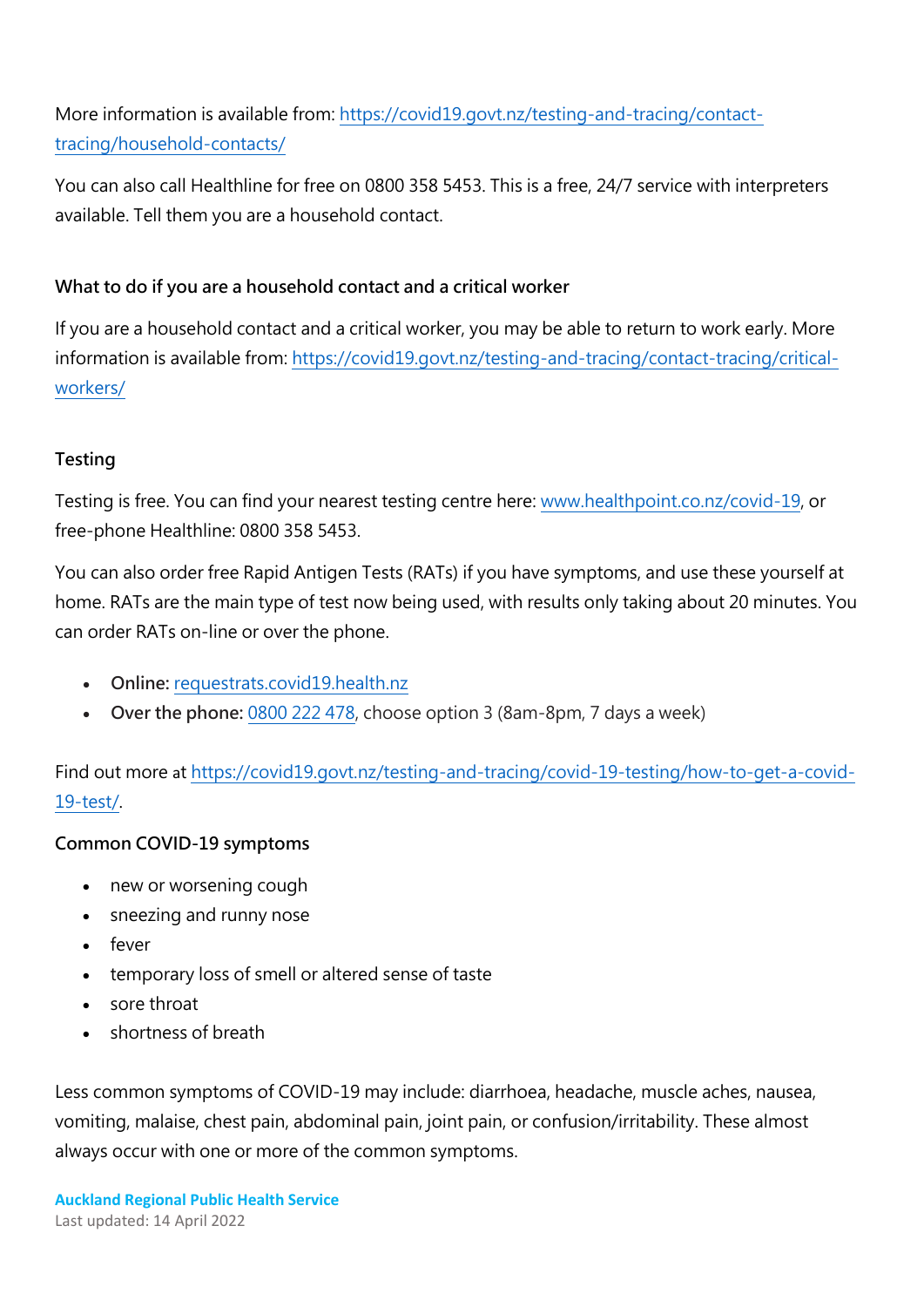#### **For further help:**

- If you are worried or have questions you should call your GP or family doctor.
- The Unite against COVID-19 website has lots of useful information on COVID-19. Visit: [https://covid19.govt.nz.](https://covid19.govt.nz/)
- Information in other languages is available from: [https://covid19.govt.nz/languages-and](https://covid19.govt.nz/languages-and-resources/translations/)[resources/translations/](https://covid19.govt.nz/languages-and-resources/translations/)
- Information about the vaccination is available from: <https://immunisation.northernregion.health.nz/>
- Information for people with COVID-19 is available from: [https://immunisation.northernregion.health.nz/whanauhq/.](https://immunisation.northernregion.health.nz/whanauhq/)
- You can also call Healthline for free anytime on 0800 358 5453. Healthline has interpreters if you need one.

<Closing greeting>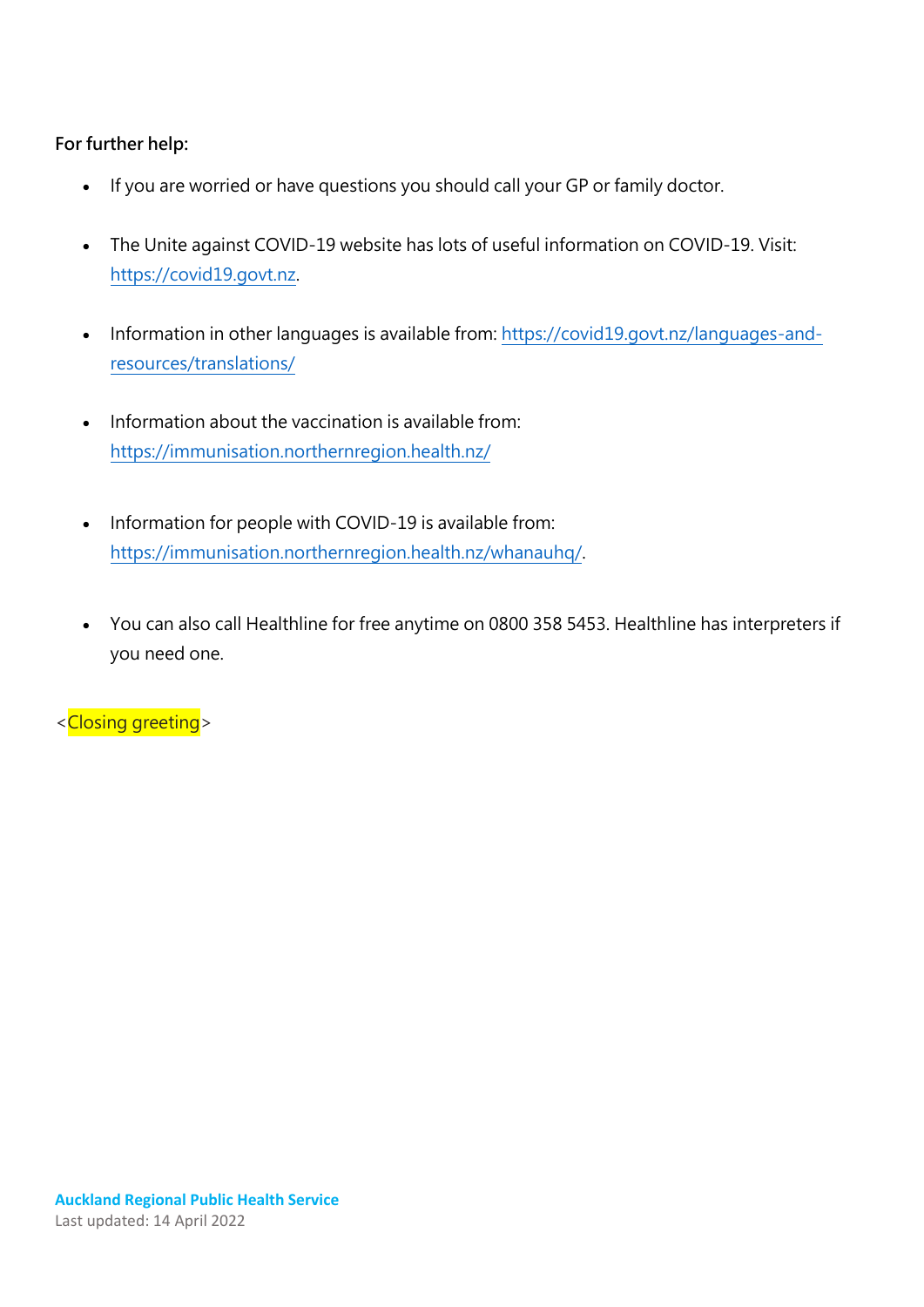

# **Step 3: Help others to get vaccinated**

The best way to protect yourself, your whānau, your friends and your hapori from the Omicron variant of COVID-19 is to get vaccinated and boosted.

The COVID-19 vaccine is free and available to anyone in Aotearoa aged 5 years and over.

Use the FAQs to learn more about how people can get vaccinated, and common questions others may have.

# Vaccine FAQs

**How many doses of vaccine should you have?**

- If you're over 18, you should have two doses of the vaccine, at least three weeks apart and then a booster around three months after the second dose.
- If you have children aged 5-11, they should have should have two doses, at least eight weeks apart. Children receive a smaller dose and volume of vaccine, and it is given with a smaller needle.
- And just recently boosters were approved for 16 and 17-year-olds. They should now get a booster if it's been six months since they had their second dose of the vaccine.

# **Where can people get the vaccine from?**

There are lots of options for where to get vaccinated:

- There are vaccination centres across Auckland.
- There are two Pacific-led vaccination centres in Otara and Westgate.
- There are pharmacies offering vaccination.
- You can go to your usual doctor to get vaccinated.

You can find all of the vaccination centre locations on-line at nrhcc.health.nz. When encouraging your community to get vaccinated try and find clinics near your marae to make it easy for them.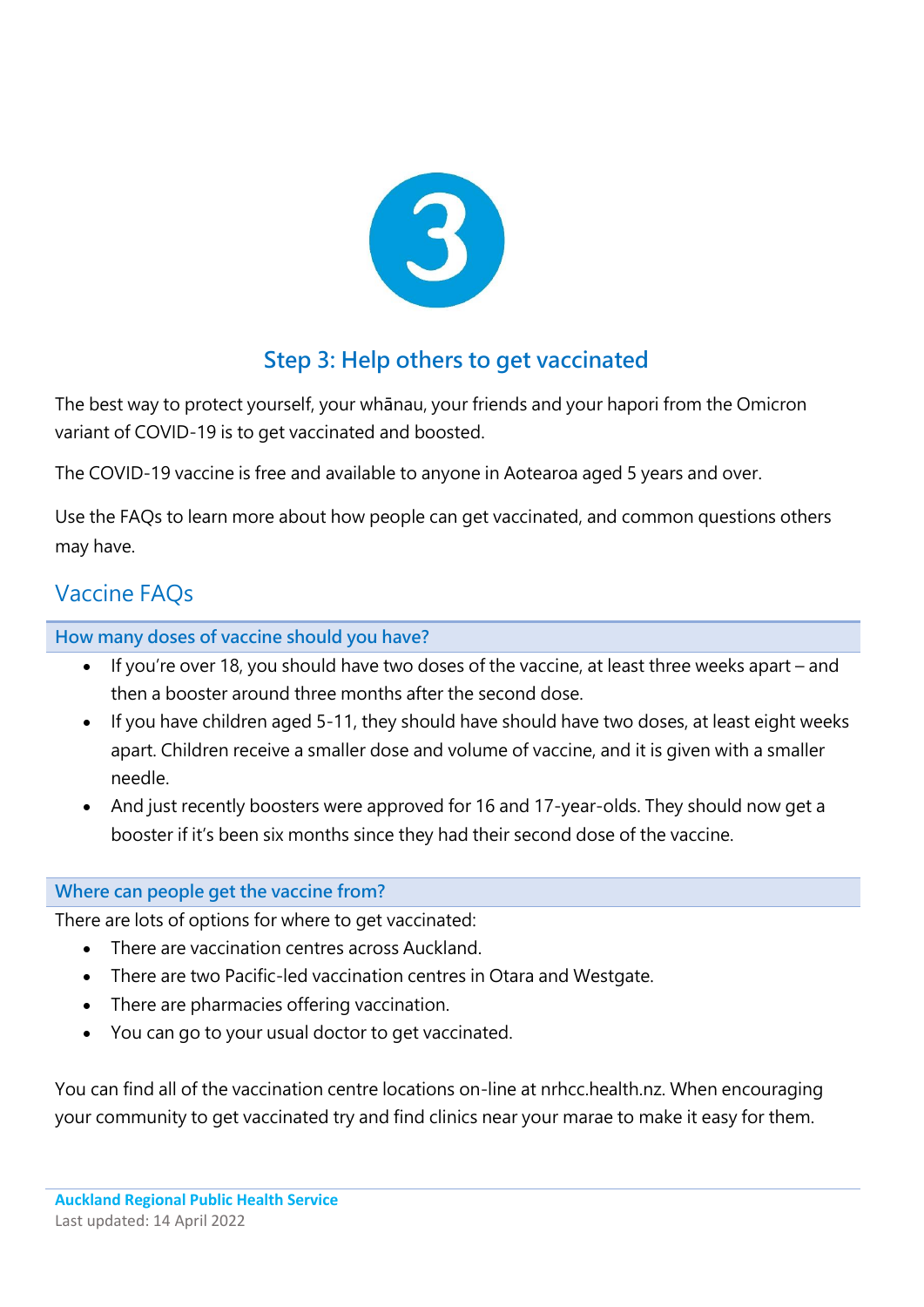#### **How do you book a vaccination appointment?**

You can just walk-in or drive up to one of the Auckland vaccination centres during their opening hours. You can find all of the vaccination centre locations on-line at nrhcc.health.nz.

If you do want to book ahead you can:

- Call 0800 28 29 26 this line is available from 8am to 8pm, seven days a week and has interpreters available.
- Visit bookmyvaccine.nz

### **Can pregnant women be vaccinated?**

Yes, if you're pregnant you can – and should – get the COVID vaccination.

If you catch COVID-19 when you're pregnant, you're more likely to become very unwell — so it's a good idea to get vaccinated and boosted. The vaccine also protects your baby.

Millions of pregnant people have been vaccinated around the world. Data shows no evidence that the vaccine is associated with an increased risk of miscarriage during pregnancy, and no additional safety concerns have been raised. There are also no additional safety concerns or issues with continuing to breastfeed after vaccination.

## **If you've already had COVID, do you still need to get vaccinated?**

Yes. Getting vaccinated will help to protect you against COVID, even if you've already had the virus. You need to wait until three months after you have recovered to get your vaccination. If you tested positive, but didn't have symptoms, you can get vaccinated three months after the date of your positive test.

## **Ask your communities to check they're vaccinated against other illnesses**

With winter approaching there will be a higher risk of other illnesses and viruses spreading in New Zealand. For many of these however there are vaccines available which can provide great protection.

People can check with their GP if they and their whānau are fully up-to-date with the vaccines they require. This is especially important for children, those who are older, and those with other underlying health conditions.

Consider asking whānau to contact their doctor to check they and their family are up-to-date.